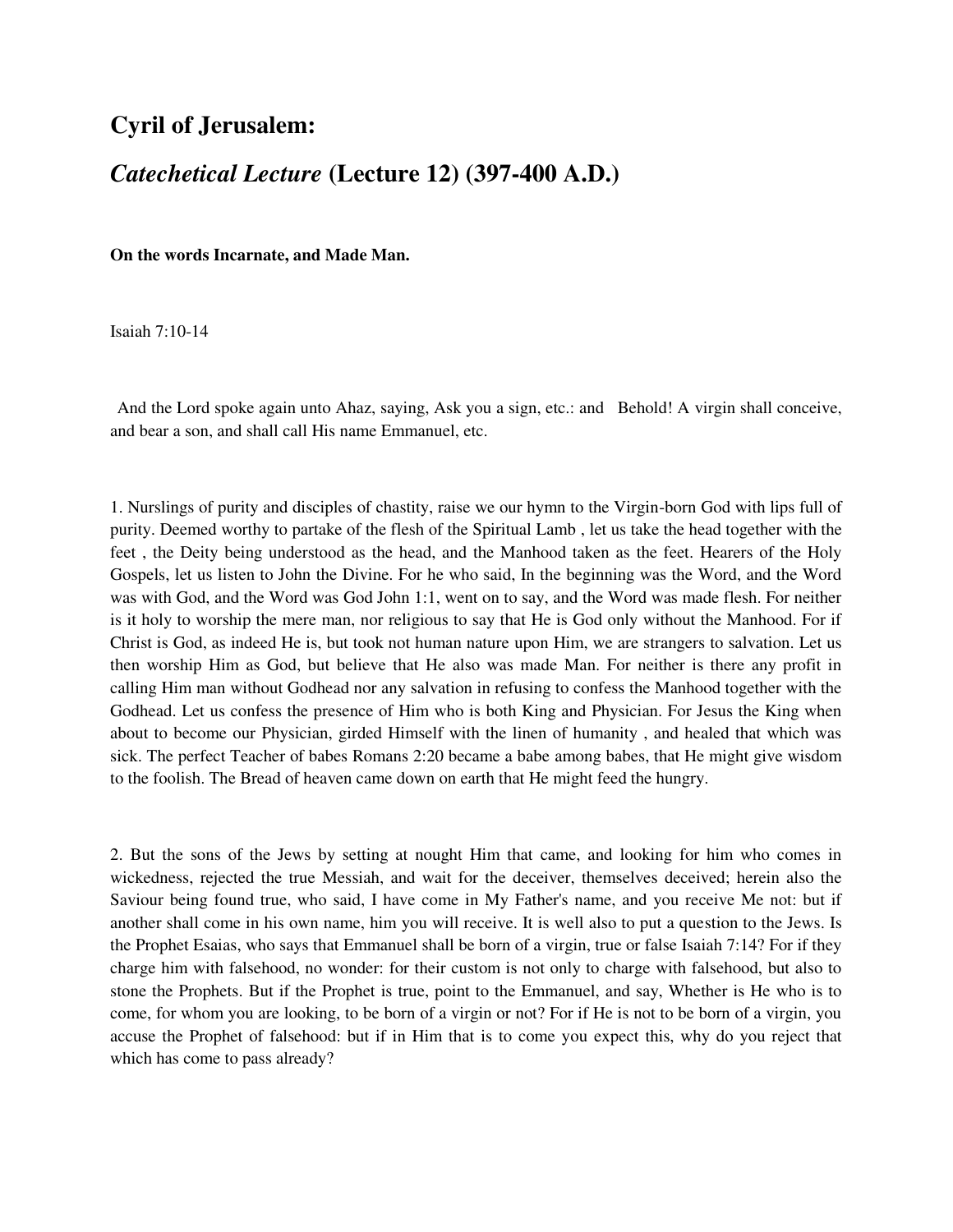3. Let the Jews, then, be led astray, since they so will: but let the Church of God be glorified. For we receive God the Word made Man in truth, not, as heretics say , of the will of man and woman, but of The Virgin and the Holy Ghost according to the Gospel, Made Man , not in seeming but in truth. And that He was truly Man made of the Virgin, wait for the proper time of instruction in this Lecture, and you shall receive the proofs : for the error of the heretics is manifold. And some have said that He has not been born at all of a virgin : others that He has been born, not of a virgin, but of a wife dwelling with a husband. Others say that the Christ is not God made Man, but a man made God. For they dared to say that not He — the pre-existent Word — was made Man; but a certain man was by advancement crowned.

4. But remember thou what was said yesterday concerning His Godhead. Believe that He the Only-begotten Son of God— He Himself was again begotten of a Virgin. Believe the Evangelist John when he says, And the Word was made flesh, and dwelt among us. John 1:14 For the Word is eternal, Begotten of the Father Before All Worlds: but the flesh He took on Him recently for our sake. Many contradict this, and say: What cause was there so great, for God to come down into humanity? And, is it at all God's nature to hold intercourse with men? And, is it possible for a virgin to bear, without man? Since then there is much controversy, and the battle has many forms, come, let us by the grace of Christ, and the prayers of those who are present, resolve each question.

5. And first let us inquire for what cause Jesus came down. Now mind not my argumentations, for perhaps you may be misled but unless thou receive testimony of the Prophets on each matter, believe not what I say: unless thou learn from the Holy Scriptures concerning the Virgin, and the place, the time, and the manner, receive not testimony from man. John 5:34 For one who at present thus teaches may possibly be suspected: but what man of sense will suspect one that prophesied a thousand and more years beforehand? If then you seek the cause of Christ's coming, go back to the first book of the Scriptures. In six days God made the world: but the world was for man. The sun however resplendent with bright beams, yet was made to give light to man, yea, and all living creatures were formed to serve us: herbs and trees were created for our enjoyment. All the works of creation were good, but none of these was an image of God, save man only. The sun was formed by a mere command, but man by God's hands: Let us make man after our image, and after our likeness. Genesis 1:26 A wooden image of an earthly king is held in honour; how much more a rational image of God?

But when this the greatest of the works of creation was disporting himself in Paradise, the envy of the Devil cast him out. The enemy was rejoicing over the fall of him whom he had envied: would you have had the enemy continue to rejoice? Not daring to accost the man because of his strength, he accosted as being weaker the woman, still a virgin: for it was after the expulsion from Paradise that Adam knew his wife.

6. Cain and Abel succeeded in the second generation of mankind: and Cain was the first murderer. Afterwards a deluge was poured abroad because of the great wickedness of men: fire came down from heaven upon the people of Sodom because of their transgression. After a time God chose out Israel: but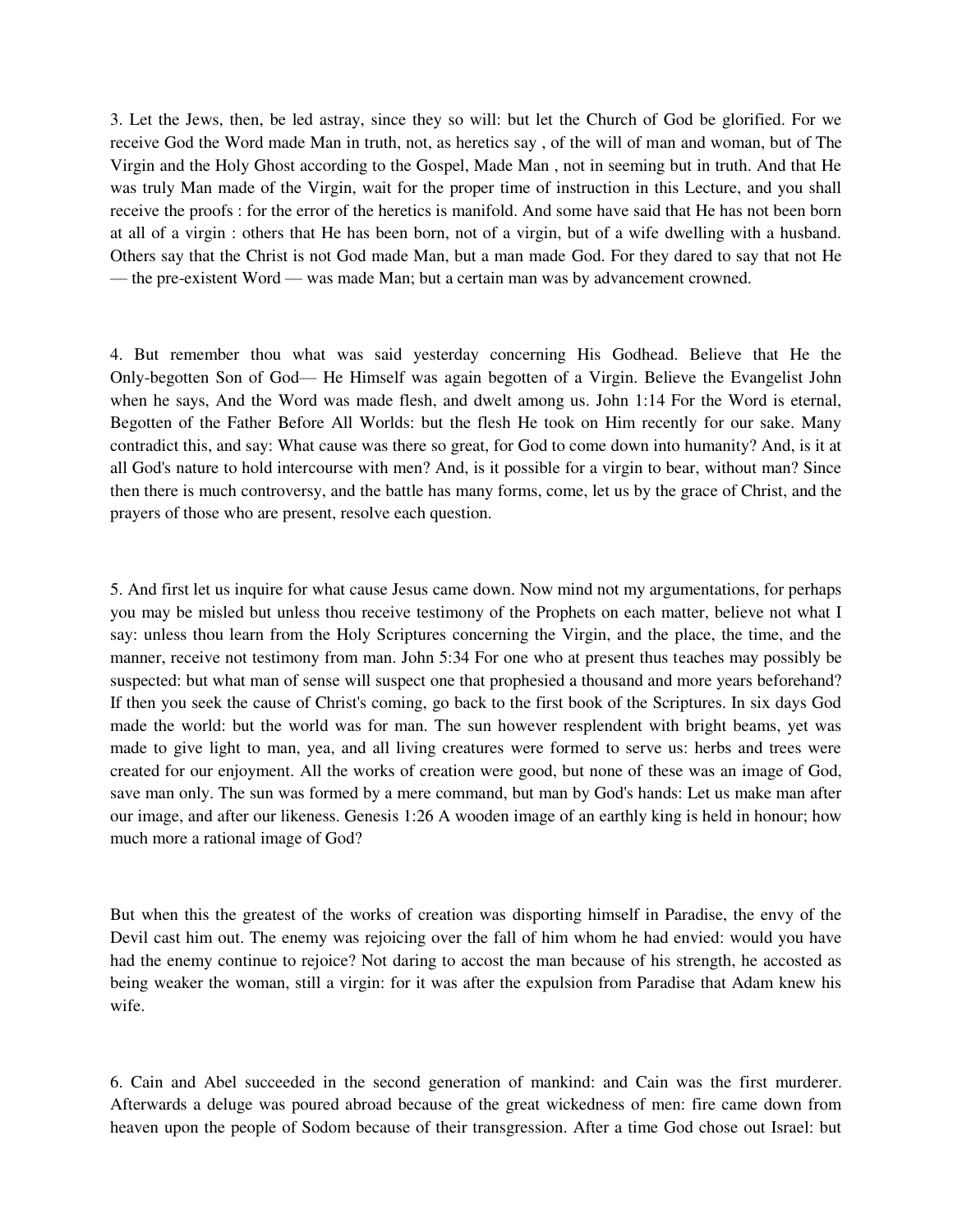Israel also turned aside, and the chosen race was wounded. For while Moses stood before God in the mount, the people were worshipping a calf instead of God. In the lifetime of Moses, the law-giver who had said, You shall not commit adultery, a man dared to enter a place of harlotry and transgress. Numbers 25:6 After Moses, Prophets were sent to cure Israel: but in their healing office they lamented that they were not able to overcome the disease, so that one of them says, Woe is me! For the godly man is perished out of the earth, and there is none that does right among men Micah 7:2: and again, They are all gone out of the way, they are together became unprofitable; there is none that does good, no, not one Psalm 14:3; Romans 3:12: and again, Cursing and stealing, and adultery, and murder are poured out upon the land. Hosea 4:2 Their sons and their daughters they sacrificed unto devils. They used auguries, and enchantments, and divinations. 2 Chronicles 33:6 And again, they fastened their garments with cords, and made hangings attached to the altar.

7. Very great was the wound of man's nature; from the feet to the head there was no soundness in it; none could apply mollifying ointment, neither oil, nor bandages. Isaiah 1:6 Then bewailing and wearying themselves, the Prophets said, Who shall give salvation out of Sion ? And again, Let Your hand be upon the man of Your right hand, and upon the son of man whom You made strong for Yourself: so will not we go back from You. And another of the Prophets entreated, saying, Bow the heavens, O Lord and come down. The wounds of man's nature pass our healing. They slew Your Prophets, and cast down Your altars. 1 Kings 19:10 The evil is irretrievable by us, and needs you to retrieve it.

8. The Lord heard the prayer of the Prophets. The Father disregarded not the perishing of our race; He sent forth His Son, the Lord from heaven, as healer: and one of the Prophets says, The Lord whom you seek, comes, and shall suddenly come. Malachi 3:1 Whither? The Lord shall come to His own temple, where you stoned Him. Then another of the Prophets, on hearing this, says to him: In speaking of the salvation of God, do you speak quietly? In preaching the good tidings of God's coming for salvation, do you speak in secret? O you that bringest good tidings to Zion, go up to the high mountain. Speak to the cities of Judah. What am I to speak? Behold our God! Behold! The Lord comes with strength Isaiah 40:9-10! Again the Lord Himself says, Behold! I come, and I will dwell in the midst of you, says the Lord. And many nations shall flee unto the Lord. Zechariah 2:10-11 The Israelites rejected salvation through Me: I come to gather all nations and tongues. Isaiah 66:18 For He came to His own and His own received Him not. John 1:11 You come and what dost Thou bestow on the nations? I come to gather all nations, and I will leave on them a sign. For from My conflict upon the Cross I give to each of My soldiers a royal seal to bear upon his forehead. Another also of the Prophets said, He bowed the heavens also, and came down; and darkness was under His feet. For His coming down from heaven was not known by men.

9. Afterwards Solomon hearing his father David speak these things, built a wondrous house, and foreseeing Him who was to come into it, said in astonishment, Will God in very deed dwell with men on the earth ? Yea, says David by anticipation in the Psalm inscribed For Solomon, wherein is this, He shall come down like rain into a fleece : rain, because of His heavenly nature, and into a fleece, because of His humanity. For rain, coming down into a fleece, comes down noiselessly: so that the Magi, not knowing the mystery of the Nativity, say, Where is He that is born King of the Jews Matthew 2:2? And Herod being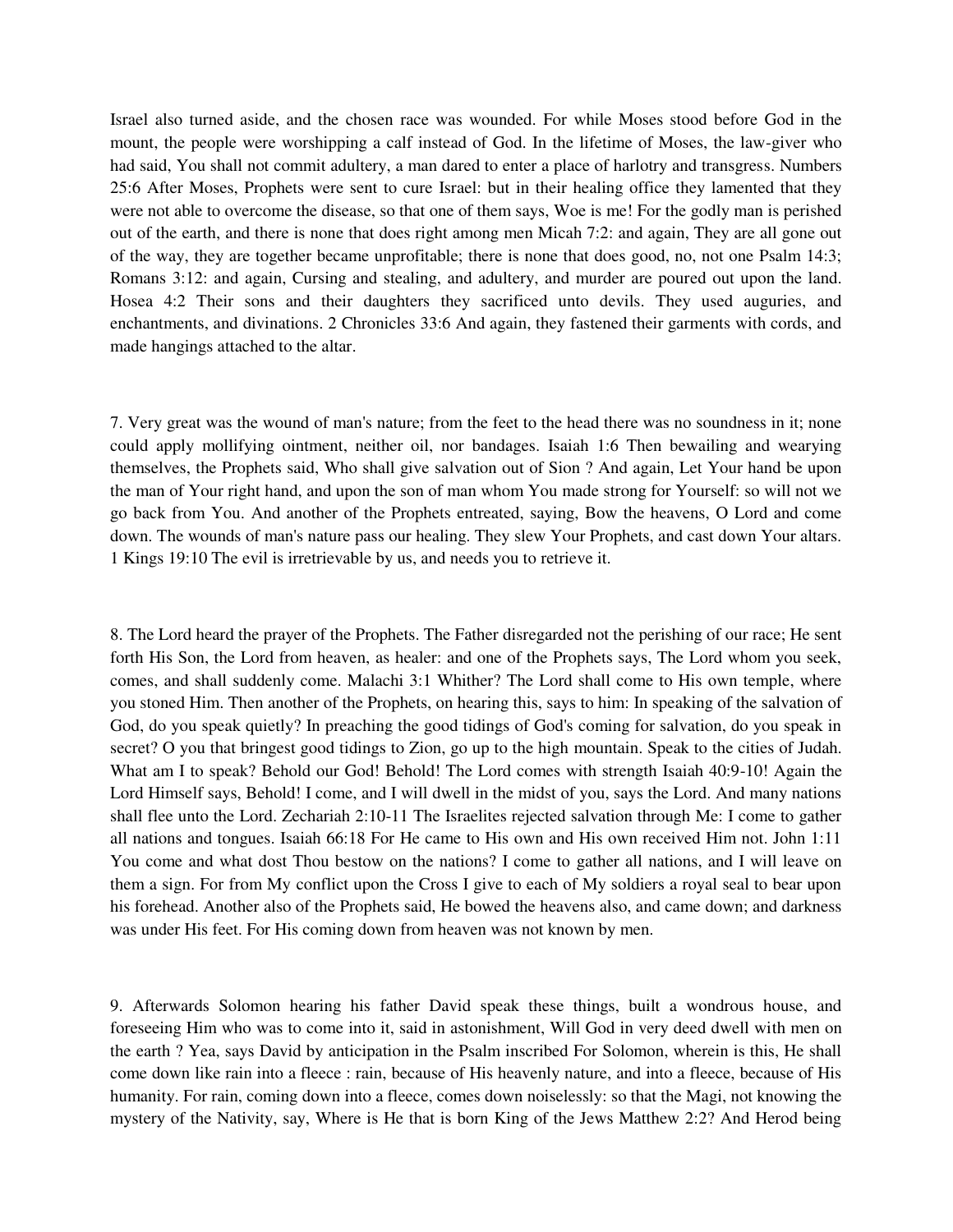troubled inquired concerning Him who was born, and said, Where is the Christ to be born ?

10. But who is this that comes down? He says in what follows, And with the sun He endures, and before the moon generations of generations. And again another of the Prophets says, Rejoice greatly, O daughter of Sion, shout, O daughter of Jerusalem. Behold! Your King comes unto you, just and having salvation. Zechariah 9:9 Kings are many; of which do you speak, O Prophet? Give us a sign which other Kings have not. If you say, A king clad in purple, the dignity of the apparel has been anticipated. If you say, Guarded by spear-men, and sitting in a golden chariot, this also has been anticipated by others. Give us a sign peculiar to the King whose coming you announce. And the Prophet makes answer and says, Behold! Your King comes unto you, just, and having salvation: He is meek, and riding upon an ass and a young foal, not on a chariot. You have a unique sign of the King who came. Jesus alone of kings sat upon an unyoked foal, entering into Jerusalem with acclamations as a king. And when this King has come, what does He? Thou also by the blood of the covenant hast sent forth your prisoners out of the pit wherein is no water Zechariah 9:11 .

11. But He might perchance even sit upon a foal: give us rather a sign, where the King that enters shall stand. And give the sign not far from the city, that it may not be unknown to us: and give us the sign plain before our eyes, that even when in the city we may behold the place. And the Prophet again makes answer, saying: And His feet shall stand in that day upon the Mount of Olives which is before Jerusalem on the east. Does any one standing within the city fail to behold the place?

12. We have two signs, and we desire to learn a third. Tell us what the Lord does when He has come. Another Prophet says, Behold! Our God, and afterwards, He will come and save us. Then the eyes of the blind shall be opened, and the ears of the deaf shall hear: then shall the lame man leap as an hart, and the tongue of the stammerers shall be distinct. Isaiah 35:4-6 But let yet another testimony be told us. You say, O Prophet, that the Lord comes, and does signs such as never were: what other clear sign tells you? The Lord Himself enters into judgment with the elders of His people, and with the princes thereof. A notable sign! The Master judged by His servants, the elders, and submitting to it.

13. These things the Jews read, but hear not: for they have stopped the ears of their heart, that they may not hear. But let us believe in Jesus Christ, as having come in the flesh and been made Man, because we could not receive Him otherwise. For since we could not look upon or enjoy Him as He was, He became what we are, that so we might be permitted to enjoy Him. For if we cannot look full on the sun, which was made on the fourth day, could we behold God its Creator ? The Lord came down in fire on Mount Sinai, and the people could not bear it, but said to Moses, Speak thou with us, and we will hear; and let not God speak to us, lest we die Exodus 20:19: and again, For who is there of all flesh that has heard the voice of the living God speaking out of the midst of the fire, and shall live Deuteronomy 5:26? If to hear the voice of God speaking is a cause of death, how shall not the sight of God Himself bring death? And what wonder? Even Moses himself says, I exceedingly fear and quake Hebrews 12:21 .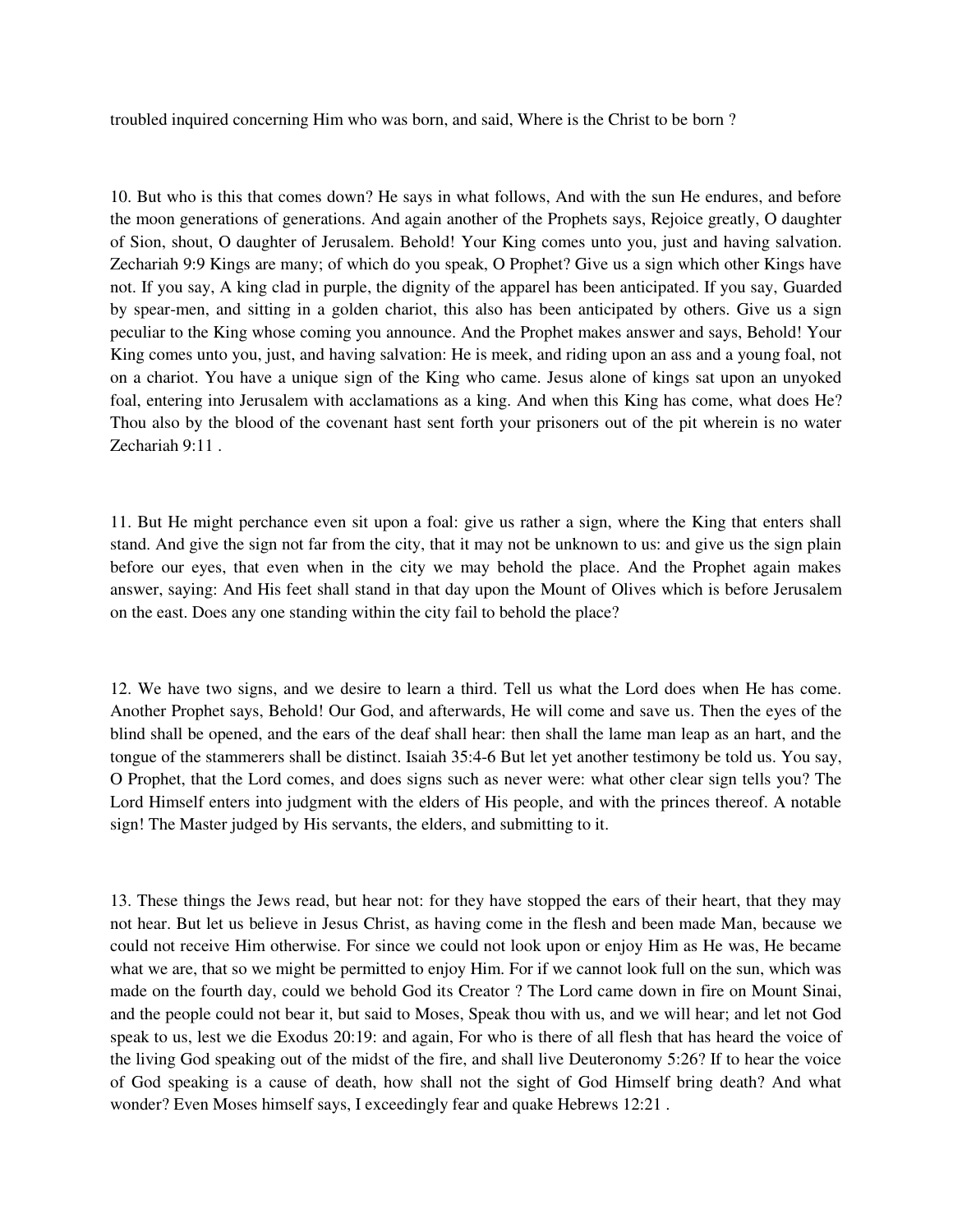14. What would you then? That He who came for our salvation should become a minister of destruction because men could not bear Him? Or that He should suit His grace to our measure? Daniel could not bear the vision of an Angel, and were thou capable of the sight of the Lord of Angels? Gabriel appeared, and Daniel fell down: and of what nature or in what guise was he that appeared? His countenance was like lightning Daniel 10:6; not like the sun: and his eyes as lamps of fire, not as a furnace of fire: and the voice of his words as the voice of a multitude, not as the voice of twelve legions of angels; nevertheless the Prophet fell down. And the Angel comes unto him, saying, Fear not, Daniel, stand upright: be of good courage, your words are heard. Daniel 10:12 And Daniel says, I stood up trembling : and not even so did he make answer, until the likeness of a man's hand touched him. And when he that appeared was changed into the appearance of a man, then Daniel spoke: and what says he? O my Lord, at the vision of You my inward parts were turned within me, and no strength remains in me, neither is there breath left in me. If an Angel appearing took away the Prophet's voice and strength, would the appearance of God have allowed him to breathe? And until there touched me as it were a vision of a man, says the Scripture, Daniel took not courage. So then after trial shown of our weakness, the Lord assumed that which man required: for since man required to hear from one of like countenance, the Saviour took on Him the nature of like affections, that men might be the more easily instructed.

15. Learn also another cause. Christ came that He might be baptized, and might sanctify Baptism: He came that He might work wonders, walking upon the waters of the sea. Since then before His appearance in flesh, the sea saw Him and fled, and Jordan was turned back , the Lord took to Himself His body, that the sea might endure the sight, and Jordan receive Him without fear. This then is one cause; but there is also a second. Through Eve yet virgin came death; through a virgin, or rather from a virgin, must the Life appear: that as the serpent beguiled the one, so to the other Gabriel might bring good tidings. Men forsook God, and made carved images of men. Since therefore an image of man was falsely worshipped as God, God became truly Man, that the falsehood might be done away. The Devil had used the flesh as an instrument against us; and Paul knowing this, says, But I see another law in my members warring against the law of my mind, and bringing me into captivity Romans 7:23, and the rest. By the very same weapons, therefore, wherewith the Devil used to vanquish us, have we been saved. The Lord took on Him from us our likeness, that He might save man's nature: He took our likeness, that He might give greater grace to that which lacked; that sinful humanity might become partaker of God. For where sin abounded, grace did much more abound. It behooved the Lord to suffer for us; but if the Devil had known Him, he would not have dared to approach Him. For had they known it, they would not have crucified the Lord of Glory. 1 Corinthians 2:8 His body therefore was made a bait to death that the dragon , hoping to devour it, might disgorge those also who had been already devoured. For Death prevailed and devoured; and again, God wiped away every tear from off every face.

16. Was it without reason that Christ was made Man? Are our teachings ingenious phrases and human subtleties? Are not the Holy Scriptures our salvation? Are not the predictions of the Prophets? Keep then, I pray you, this deposit undisturbed, and let none remove you: believe that God became Man. But though it has been proved possible for Him to be made Man, yet if the Jews still disbelieve, let us hold this forth to them: What strange thing do we announce in saying that God was made Man, when yourselves say that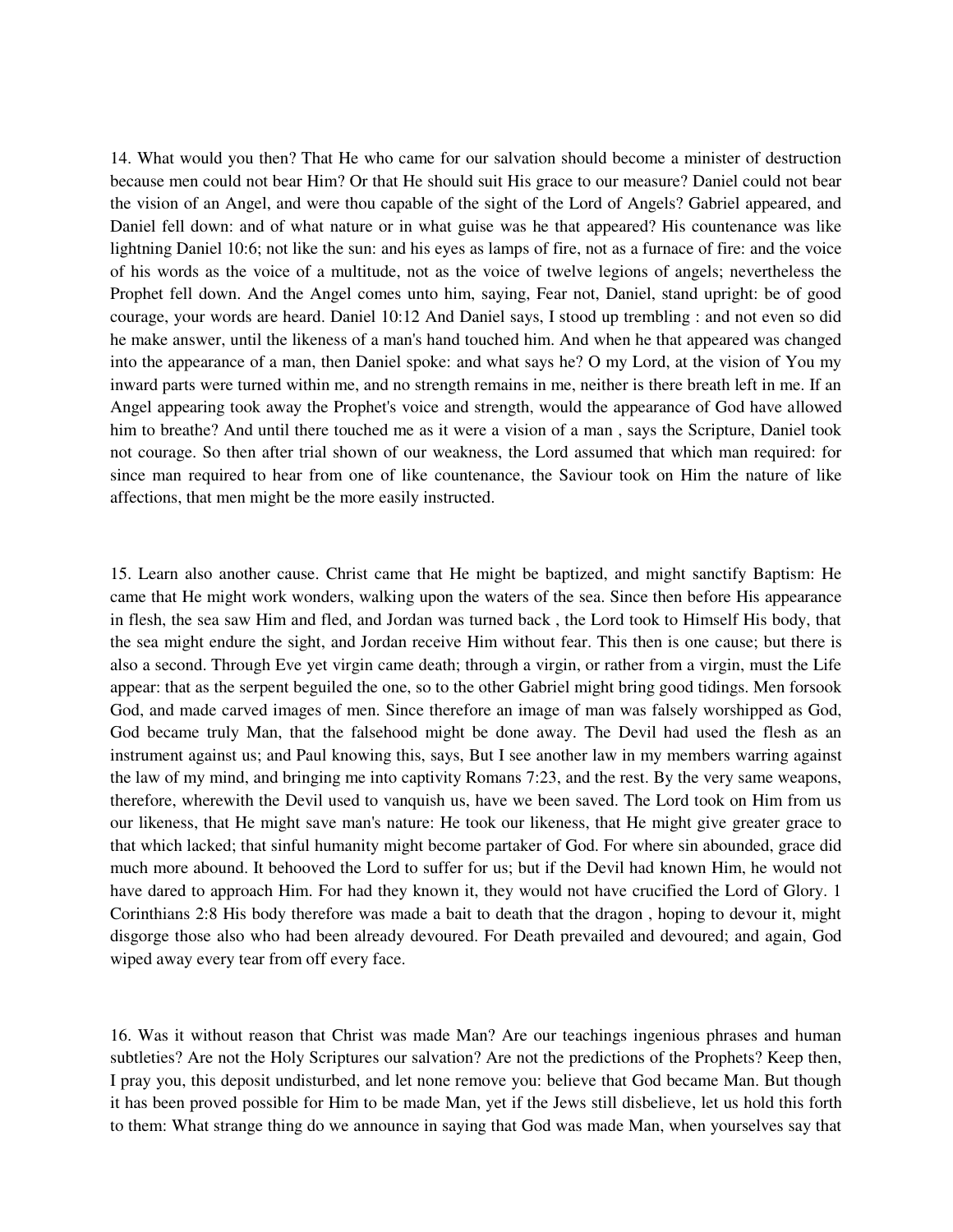Abraham received the Lord as a ? What strange thing do we announce, when Jacob says, For I have seen God face to face, and my life is preserved ? The Lord, who ate with Abraham, ate also with us. What strange thing then do we announce? Nay more, we produce two witnesses, those who stood before Lord on Mount Sinai: Moses was in a cleft of the rock Exodus 33:22, and Elias was once in a cleft of the rock 1 Kings 19:8: they being present with Him at His Transfiguration on Mount Tabor, spoke to the Disciples of His decease which fire should accomplish at Jerusalem. But, as I said before, it has been proved possible for Him to be made man: and the rest of the proofs may be left for the studious to collect.

17. My statement, however, promised to declare also the time of the Saviour's and the place: and I must not go away convicted of falsehood, but rather send away the Church's novices well assured. Let us therefore inquire the time when our Lord came: because His coming is recent, and is disputed: and because Christ Jesus is the same yesterday, and today, and for ever. Moses then, the prophet, says, A Prophet shall the Lord your God raise up unto you of your brethren, like me : but let that like me be reserved awhile to be examined in its proper place. But when comes this Prophet that is expected? Recur, he says, to what has been written by me: examine carefully Jacob's prophecy addressed to Judah: Judah, may your brethren praise you, and afterwards, not to quote the whole, A prince shall not fail out of Judah, nor a ruler from his loins, until He come, for whom it is reserved; and He is the expectation, not of the Jews but of the Gentiles. Genesis 49:8, 10 He gave, therefore, as a sign of Christ's advent the cessation of the Jewish rule. If they are not now under the Romans, the Christ is not yet come: if they still have a prince of the race of Judah and of David , he is not yet come that was expected. For I am ashamed to tell of their recent doings concerning those who are now called Patriarchs among them, and what their descent is, and who their mother: but I leave it to those who know. But He that comes as the expectation of the Gentiles, what further sign then has He? He says next, Binding his foal unto the vine. Genesis 49:11 You see that foal which was clearly announced by Zachariah.

18. But again you ask yet another testimony of the time. The Lord said to Me, You are My Son; this day have I begotten You: and a few words further on, You shall rule them with a rod of iron. I have said before that the kingdom of the Romans is clearly called a rod of iron; but what is wanting concerning this let us further call to mind out of Daniel. For in relating and interpreting to Nebuchadnezzar the image of the statue, he tells also his whole vision concerning it: and that a stone cut out of a mountain without hands, that is, not set up by human contrivance, should overpower the whole world: and he speaks most clearly thus; And in the days of those kingdoms the God of heaven shall set up a kingdom, which shall never be destroyed, and His kingdom shall not be left to another people Daniel 2:44 .

19. But we seek still more clearly the proof of the time of His coming. For man being hard to persuade, unless he gets the very years for a clear calculation, does not believe what is stated. What then is the season, and what the manner of the time? It is when, on the failure of the kings descended from Judah, Herod a foreigner succeeds to the kingdom? The Angel, therefore, who converses with Daniel says, and do thou now mark the words, And you shall know and understand: From the going forth of the word for making answer , and for the building of Jerusalem, until Messiah the Prince are seven weeks and three score and two weeks. Daniel 9:25 Now three score and nine weeks of years contain four hundred and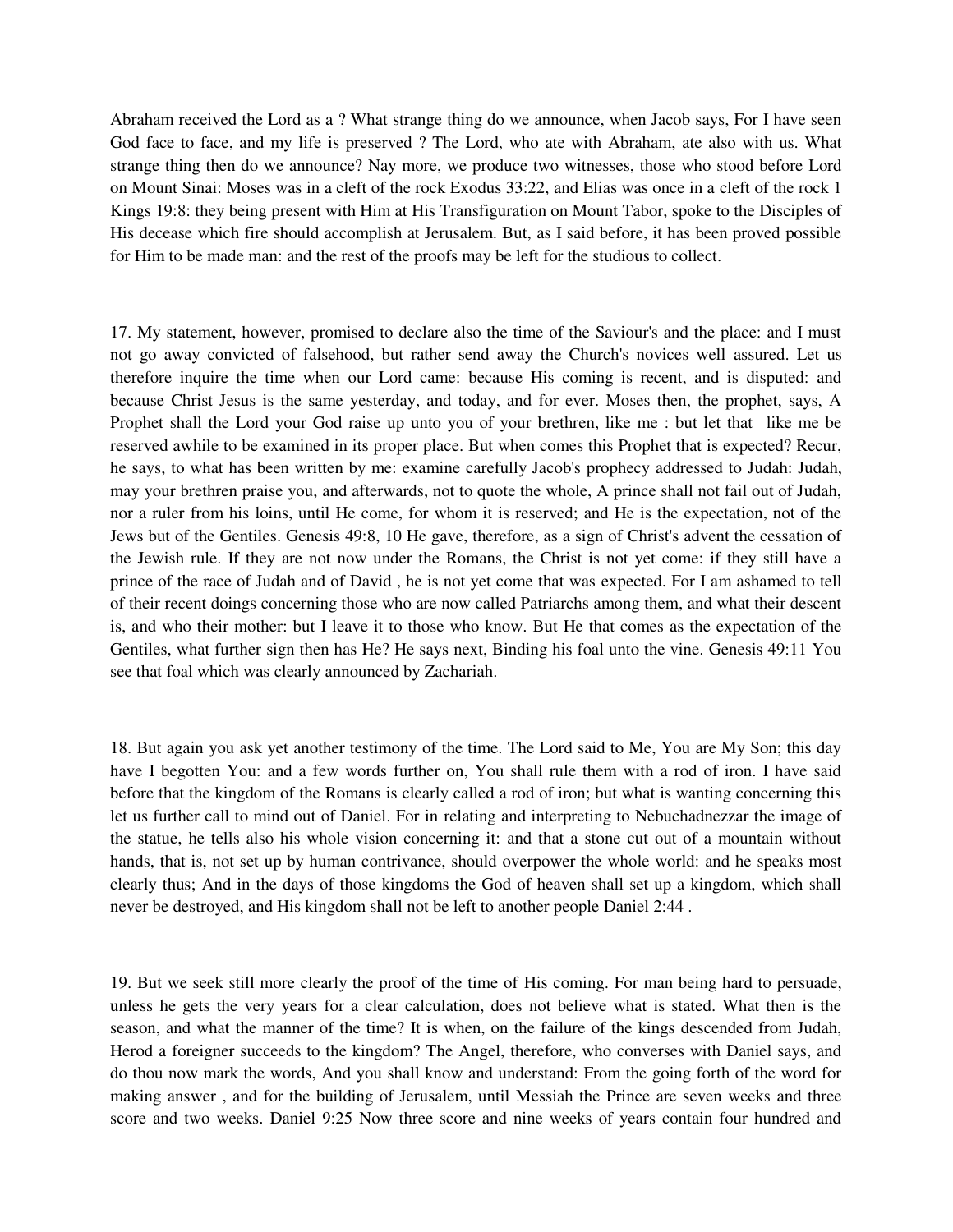eighty-three years. He said, therefore, that after the building of Jerusalem, four hundred and eighty-three years having passed, and the rulers having failed, then comes a certain king of another race, in whose time the Christ is to be born. Now Darius the Mede built the city in the sixth year of his own reign, and first year of the 66th Olympiad according to the Greeks. Olympiad is the name among the Greeks of the games celebrated after four years, because of the day which in every four years of the sun's courses is made up of the three (supernumerary) hours in each year. And Herod is king in the 186th Olympiad, in the 4th year thereof. Now from the 66th to the 186th Olympiad there are 120 Olympiads intervening, and a little over. So then the 120 Olympiads make up 480 years: for the other three years remaining are perhaps taken up in the interval between the first and fourth years. And there you have the proof according to the Scripture which says, From the going forth of the word that Jerusalem be restored and built until Messiah the Prince are seven weeks and sixty-two weeks. Of the times, therefore, you have for the present this proof, although there are also other different interpretations concerning the aforesaid weeks of years in Daniel.

20. But now hear the place of the promise, as Micah says, And thou, Bethlehem, house of Ephrathah, are you little to be among the thousands of Judah? For out of you shall come forth unto Me a ruler, to be governor in Israel: and His goings forth are front the beginning, from the days of eternity. But assuredly as to the places, thou being an inhabitant of Jerusalem, know also beforehand what is written in the hundred and thirty-first psalm. Lo! We heard of it at Ephrathah, we found it in the plains of the wood . For a few years ago the place was woody. Again you have heard Habakkuk say to the Lord, When the years draw near, you shall be made known, when the time has come, you shall be shown. And what is the sign, O Prophet, of the Lord's coming? And presently he says, In the midst of two lives shall you be known , plainly saying this to the Lord, Having come in the flesh you live and die, and after rising from the dead you live again. Further, from what part of the region round Jerusalem comes He? From east, or west, or north, or south? Tell us exactly. And he makes answer most plainly and says, God shall come from Teman (now Teman is by interpretation 'south') and the Holy One from Mount Paran , shady, woody: what the Psalmist spoke in like words, We found it in the plains of the wood.

21. We ask further, of whom comes He and how? And this Esaias tells us: Behold! The virgin shall conceive in her womb, and shall bring forth a Son, and they shall call His name Emmanuel. This the Jews contradict, for of old it is their wont wickedly to oppose the truth: and they say that it is not written the virgin, but the damsel. But though I assent to what they say, even so I find the truth. For we must ask them, If a virgin be forced, when does she cry out and call for helpers, after or before the outrage? If, therefore, the Scripture elsewhere says, The betrothed damsel cried, and there was none to save her Deuteronomy 22:27, does it not speak of a virgin?

But that you may learn more plainly that even a virgin is called in Holy Scripture a damsel, hear the Book of the Kings, speaking of Abishag the Shunamite, And the damsel was very fair : for that as a virgin she was chosen and brought to David is admitted.

22. But the Jews say again, This was said to Ahaz in reference to Hezekiah. Well, then, let us read the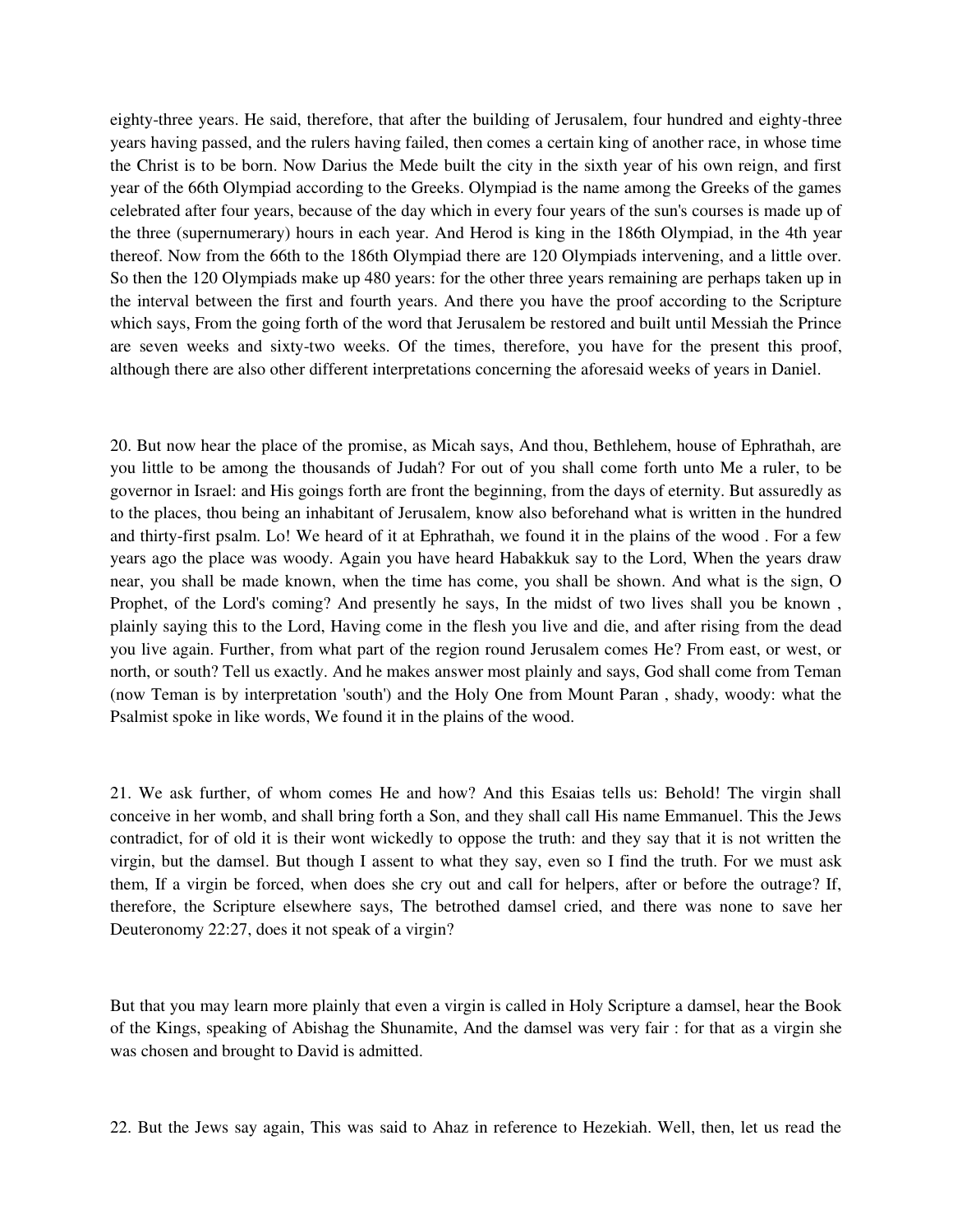Scripture: Ask you a sign of the Lord your God, in the depth or in the height. Isaiah 7:11 And the sign certainly must be something astonishing. For the water from the rock was a sign, the sea divided, the sun turning back, and the like. But in what I am going to mention there is still more manifest refutation of the Jews. (I know that I am speaking at much length, and that my hearers are wearied: but bear with the fullness of my statements, because it is for Christ's sake these questions are moved, and they concern no ordinary matters.) Now as Isaiah spoke this in the reign of Ahaz, and Ahaz reigned only sixteen years, and the prophecy was spoken to him within these years, the objection of the Jews is refuted by the fact that the succeeding king, Hezekiah, son of Ahaz, was twenty-five years old when he began to reign: for as the prophecy is confined within sixteen years, he must have been begotten of Ahaz full nine years before the prophecy. What need then was there to utter the prophecy concerning one who had been already begotten even before the reign of father Ahaz ? For he said not, has conceived, but the virgin shall conceive, speaking as with foreknowledge.

23. We know then for certain that the Lord was to be born of a Virgin, but we have to show of what family the Virgin was. The Lord swore in truth unto David, and will not set it aside. Of the fruit of body will I set upon your throne : and again, seed will I establish for ever, and his throne as the days of heaven. And afterwards, Once have I sworn by My holiness that I will not lie unto David. His seed shall endure for ever, and his throne as the sun before Me, and as the moon established for ever. You see that the discourse is of Christ, not of Solomon. For Solomon's throne endured not as the sun. But if any deny this, because Christ sat not on David's throne of wood, we will bring forward that saying, The Scribes and the Pharisees sit in Moses' seat Matthew 23:2: for it signifies not his wooden seat, but the authority of his teaching. In like manner then I would have you seek for David's throne not the throne of wood, but the kingdom itself. Take, too, as my witnesses the children who cried aloud, Hosanna to the Son of David , blessed is the King of Israel. John 12:13 And the blind men also say, Son of David, have mercy on us. Matthew 20:30 Gabriel too testifies plainly to Mary, saying, And the Lord God shall give unto Him the throne of His father David. Luke 1:32 Paul also says, Remember Jesus Christ raised from the dead, of the seed of David, according to my Gospel 2 Timothy 2:8: and in the beginning of the Epistle to the Romans he says, Which was made of the seed of David according to the flesh. Romans 1:3 Receive thou therefore Him that was born of David, believing the prophecy which says, And in that day there shall be a root of Jesse, and He that shall rise to rule over the Gentiles: in Him shall the Gentiles trust.

24. But the Jews are much troubled at these things. This also Isaiah foreknew, saying, And they shall wish that they had been burnt with fire: for unto us a child is born (not unto them), unto us a Son is given. Isaiah 9:5 Mark thou that at first He was the Son of God, then was given to us. And a little after he says, And of His peace there is no bound. The Romans have bounds: of the kingdom of the Son of God there is no bound. The Persians and the Medes have bounds, but the Son has no bound. Then next, upon the throne of David, and upon his kingdom to order it. The Holy Virgin, therefore, is from David.

25. For it became Him who is most pure, and a teacher of purity, to have come forth from a pure bride-chamber. For if he who well fulfils the office of a priest of Jesus abstains from a wife, how should Jesus Himself be born of man and woman? For thou, says He in the Psalms, art He that took Me out of the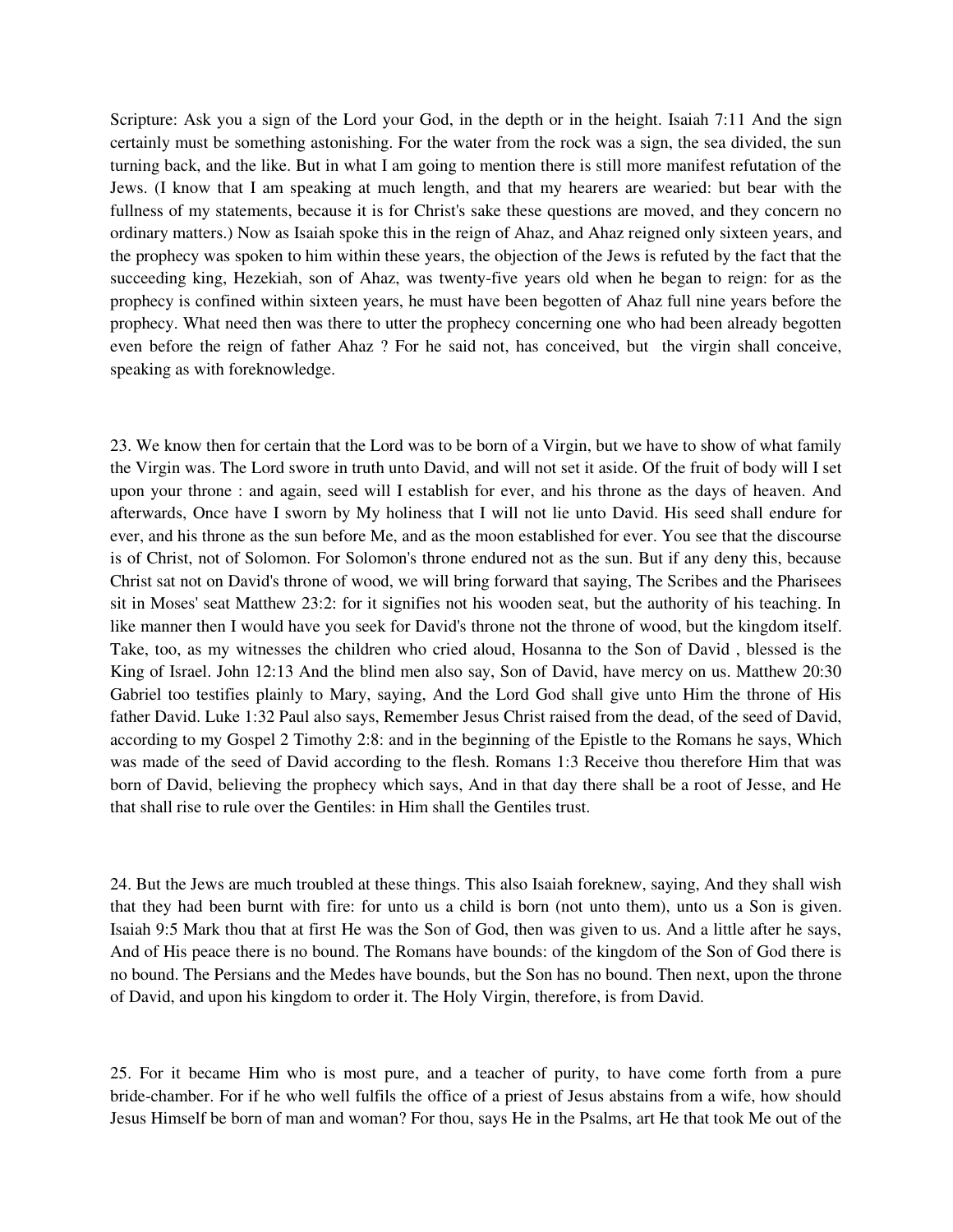womb. Mark that carefully, He that took Me out of the womb, signifying that He was begotten without man, being taken from a virgin's womb and flesh. For the manner is different with those who are begotten according to the course of marriage.

26. And from such members He is not ashamed to assume flesh, who is the framer of those very members. But then who tells us this? The Lord says unto Jeremiah: Before I formed you in the belly, I knew you: and before you came forth out of the womb, I sanctified you. Jeremiah 1:5 If, then, in fashioning man He was not ashamed of the contact, was He ashamed in fashioning for His own sake the holy Flesh, the veil of His Godhead? It is God who even now creates the children in the womb, as it is written in Job, Have you not poured me out as milk, and curdled me like cheese? You have clothed me with skin and flesh, and hast knit me together with bones and sinews. Job 10:10-11 There is nothing polluted in the human frame except a man defile this with fornication and adultery. He who formed Adam formed Eve also, and male and female were formed by God's hands. None of the members of the body as formed from the beginning is polluted. Let the mouths of all heretics be stopped who slander their bodies, or rather Him who formed them. But let us remember Paul's saying, Do you not know that your bodies are the temples of the Holy Ghost which is in you 1 Corinthians 6:19? And again the Prophet has spoken before in the person of Jesus, My flesh is from them : and in another place it is written, Therefore will He give them up, until the time that she brings forth. Micah 5:3 And what is the sign? He tells us in what follows, She shall bring forth, and the remnant of their brethren shall return. And what are the nuptial pledges of the Virgin, the holy bride? And I will betroth you unto Me in faithfulness. Hosea 2:20 And Elizabeth, talking with Mary, speaks in like manner: And blessed is she that believed; for there shall be a performance of those things which were told her from the Lord Luke 1:45 .

27. But both Greeks and Jews harass us and say that it was impossible for the Christ to be born of a virgin. As for the Greeks we will stop their mouths from their own fables. For you who say that stones being thrown were changed into men , how do you say that it is impossible for a virgin to bring forth? You who fable that a daughter was born from the brain, how do you say that it is impossible for a son to have been born from a virgin's womb? You who falsely say that Dionysus was born from the thigh of your Zeus , how set ye at nought our truth? I know that I am speaking of things unworthy of the present audience: but in order that you in due season may rebuke the Greeks, we have brought these things forward answering them from their own fables.

28. But those of the circumcision meet thou with this question: Whether is harder, for an aged woman, barren and past age, to bear, or for a virgin in the prime of youth to conceive? Sarah was barren, and though it had ceased to be with her after the manner of women, yet, contrary to nature, she bore a child. If, then, it is against nature for a barren woman to conceive, and also for a virgin, either, therefore, reject both, or accept both. For it is the same God who both wrought the one and appointed the other. For you will not dare to say that it was possible for God in that former case, and impossible in this latter. And again: how is it natural for a man's hand to be changed in a single hour into a different appearance and restored again? How then was the hand of Moses made white as snow, and at once restored again? But you say that God's will made the change. In that case God's will has the power, and has it then no power in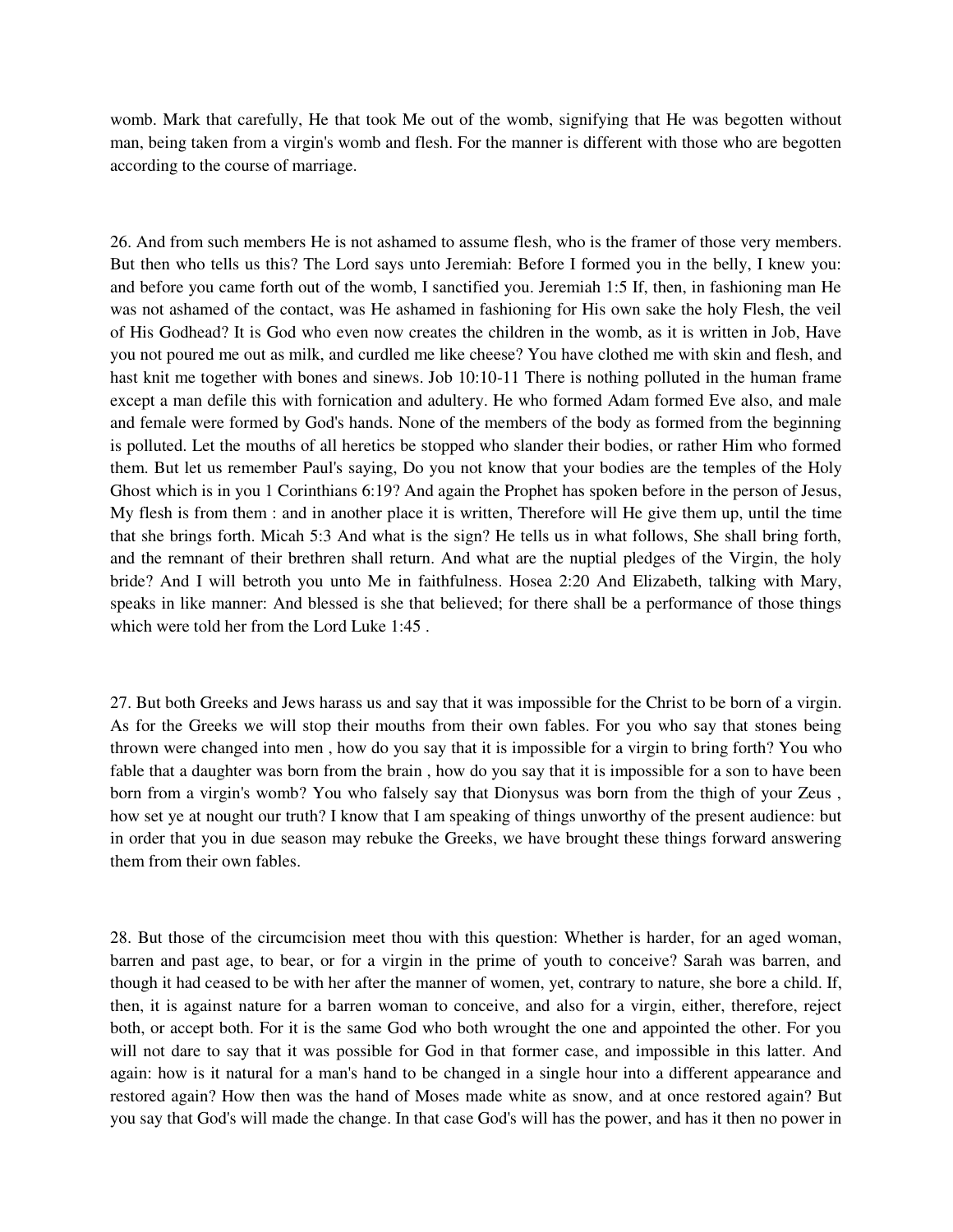this case? That moreover was a sign concerning the Egyptians only, but this was a sign given to the whole world. But whether is the more difficult, O you Jews? For a virgin to bear, or for a rod to be quickened into a living creature? You confess that in the case of Moses a perfectly straight rod became like a serpent, and was terrible to him who cast it down, and he who before held the rod fast, fled from it as from a serpent; for a serpent in truth it was: but he fled not because he feared that which he held, but because he dreaded Him that had changed it. A rod had teeth and eyes like a serpent: do then seeing eyes grow out of a rod, and cannot a child be born of a virgin's womb, if God wills? For I say nothing of the fact that Aaron's rod also produced in a single night what other trees produce in several years. For who knows not that a rod, after losing its bark, will never sprout, not even if it be planted in the midst of rivers? But since God is not dependent on the nature of trees, but is the Creator of their natures, the unfruitful, and dry, and barkless rod budded, and blossomed, and bare almonds. He, then, who for the sake of the typical high-priest gave fruit supernaturally to the rod, would He not for the sake of the true High-Priest grant to the Virgin to bear a child?

29. These are excellent suggestions of the narratives: but the Jews still contradict, and do not yield to the statements concerning the rod, unless they may be persuaded by similar strange and supernatural births. Question them, therefore, in this way: of whom in the beginning was Eve begotten? What mother conceived her the motherless? But the Scripture says that she was born out of Adam's side. Is Eve then born out of a man's side without a mother, and is a child not to be born without a father, of a virgin's womb? This debt of gratitude was due to men from womankind: for Eve was begotten of Adam, and not conceived of a mother, but as it were brought forth of man alone. Mary, therefore, paid the debt, of gratitude, when not by man but of herself alone in an immaculate way she conceived of the Holy Ghost by the power of God.

30. But let us take what is yet a greater wonder than this. For that of bodies bodies should be conceived, even if wonderful, is nevertheless possible: but that the dust of the earth should become a man, this is more wonderful. That clay moulded together should assume the coats and splendours of the eyes, this is more wonderful. That out of dust of uniform appearance should be produced both the firmness of bones, and the softness of lungs, and other different kinds of members, this is wonderful. That clay should be animated and travel round the world self moved, and should build houses, this is wonderful. That clay should teach, and talk, and act as carpenter, and as king, this is wonderful. Whence, then, O you most ignorant Jews, was Adam made? Did not God take dust from the earth, and fashion this wonderful frame? Is then clay changed into an eye, and cannot a virgin bear a son. Does that which for men is more impossible take place, and is that which is possible never to occur?

31. Let us remember these things, brethren: let us use these weapons in our defense. Let us not endure those heretics who teach Christ's coming as a phantom. Let us abhor those also who say that the Saviour's birth was of husband and wife; who have dared to say that He was the child of Joseph and Mary, because it is written, And he took unto him his wife. Matthew 1:24 For let us remember Jacob who before he received Rachel, said to Laban, Give me my wife. Genesis 29:21 For as she before the wedded state, merely because there was a promise, was called the wife of Jacob, so also Mary, because she had been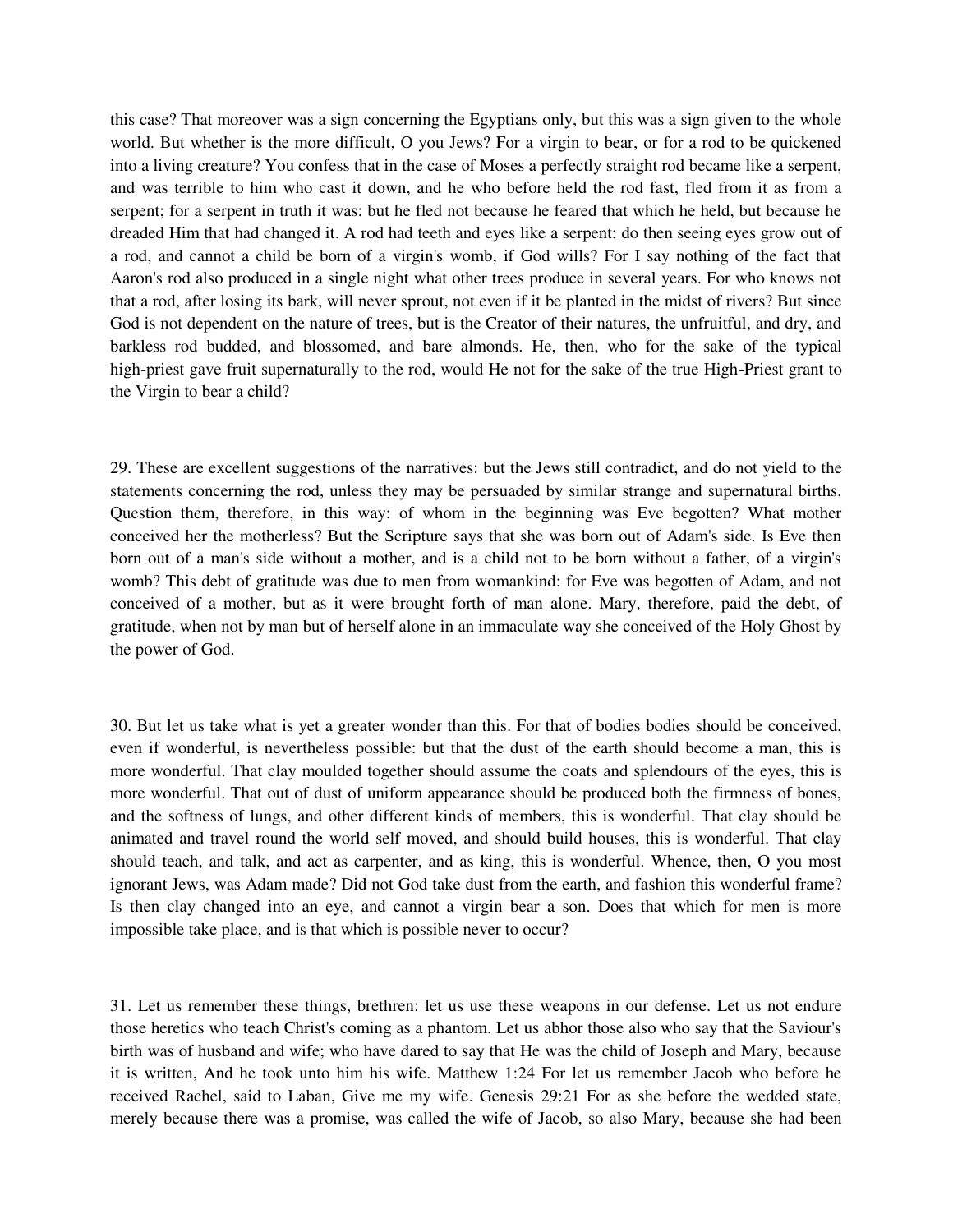betrothed, was called the wife of Joseph. Mark also the accuracy of the Gospel, saying, And in the sixth month the Angel Gabriel was sent from God unto a city of Galilee, named Nazareth, to a virgin espoused to a man whose name was Joseph Luke 1:26-27, and so forth. And again when the census took place, and Joseph went up to enrol himself, what says the Scripture? And Joseph also went up from Galilee, to enrol himself with Mary who was espoused to him, being great with child. For though she was with child, yet it said not with his wife, but with her who was espoused to him. For God sent forth His Son, says Paul, not made of a man and a woman, but made of a woman Galatians 4:4 only, that is of a virgin. For that the virgin also is called a woman, we showed before. For He who makes souls virgin, was born of a Virgin.

32. But you wonder at the event: even she herself who bore him wondered at this. For she says to Gabriel, How shall this be to me, since I know not a man? But he says, The Holy Ghost shall came upon you, and the power of the Highest shall overshadow you: wherefore also the holy thing which is to be born shall be called the Son of God. Luke 1:34-35 Immaculate and undefiled was His generation: for where the Holy Spirit breathes, there all pollution is taken away: undefiled from the Virgin was the incarnate generation of the Only-begotten. And if the heretics gainsay the truth, the Holy Ghost shall convict them: that overshadowing power of the Highest shall wax angry: Gabriel shall stand face to face against them in the day of judgment: the place of the manger, which received the Lord, shall put them to shame. The shepherds, who then received the good tidings, shall bear witness; and the host of the Angels who sang praises and hymns, and said, Glory to God in the highest, and on earth peace among men of His good pleasure Luke 2:14: the Temple into which He was then carried up on the fortieth day: the pairs of turtle-doves, which were offered on His behalf : and Symeon who then took Him up in his arms, and Anna the prophetess who was present.

33. Since God then bears witness, and the Holy Ghost joins in the witness, and Christ says, Why do you seek to kill me, a man who has told you the truth ? Let the heretics be silenced who speak against His humanity, for they speak against Him, who says, Handle me, and see; for a spirit has not flesh and bones, as you see me have. Luke 24:39 Adored be the Lord the Virgin-born, and let Virgins acknowledge the crown of their own state: let the order also of Solitaries acknowledge the glory of chastity for we men are not deprived of the dignity of chastity. In the Virgin's womb the Saviour's period of nine months was passed: but the Lord was for thirty and three years a man: so that if a virgin glories because of the nine months, much more we because of the many years.

34. But let us all by God's grace run the race of chastity, young men and maidens, old men and children ; not going after wantonness, but praising the name of Christ. Let us not be ignorant of the glory of chastity: for its crown is angelic, and its excellence above man. Let us be chary of our bodies which are to shine as the sun: let us not for short pleasure defile so great, so noble a body: for short and momentary is the sin, but the shame for many years and forever. Angels walking upon earth are they who practise chastity: the Virgins have their portion with Mary the Virgin. Let all vain ornament be banished, and every hurtful glance, and all wanton gait, and every flowing robe, and perfume enticing to pleasure. But in all for perfume let there be the prayer of sweet odour, and the practice of good works, and the sanctification of our bodies: that the Virgin-born Lord may say even of us, both men who live in chastity and women who